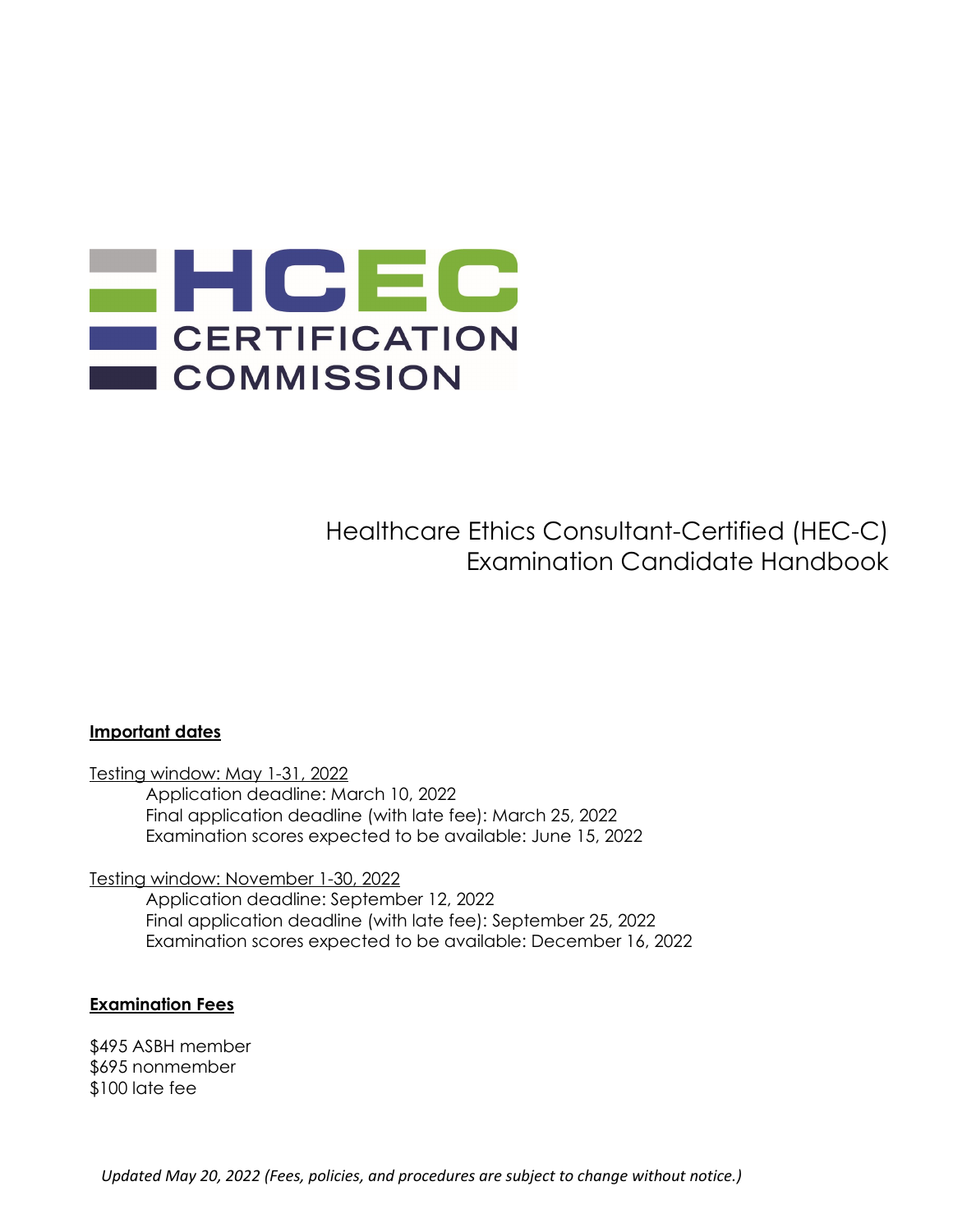# **Table of Contents**

| TRANSFERRING TESTING WINDOWS (you have already scheduled a testing appointment)  10 |  |
|-------------------------------------------------------------------------------------|--|
|                                                                                     |  |
|                                                                                     |  |
|                                                                                     |  |
|                                                                                     |  |
|                                                                                     |  |
|                                                                                     |  |
|                                                                                     |  |
|                                                                                     |  |
|                                                                                     |  |
|                                                                                     |  |
|                                                                                     |  |
|                                                                                     |  |
|                                                                                     |  |
|                                                                                     |  |
|                                                                                     |  |
|                                                                                     |  |
|                                                                                     |  |
|                                                                                     |  |
|                                                                                     |  |
|                                                                                     |  |
|                                                                                     |  |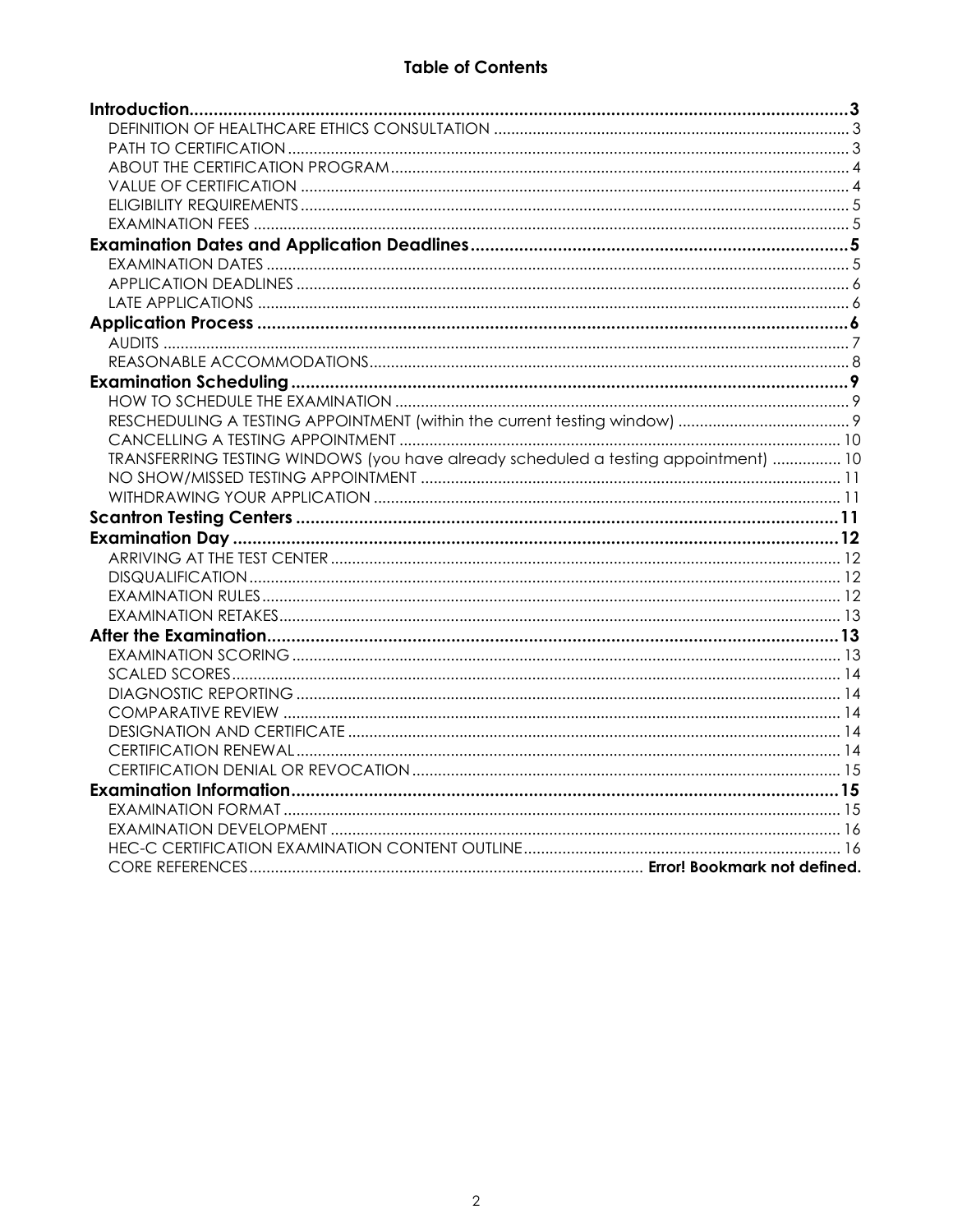This handbook contains the information you will need to apply for the HEC-C examination as well as policies and procedures governing the program. Candidates are **STRONGLY** encouraged to review this information prior to applying for the examination.

Information in this handbook may be time-sensitive and subject to change. Please visit www.asbh.org to view the most recent candidate handbook.

# **Introduction**

# DEFINITION OF HEALTHCARE ETHICS CONSULTATION

Healthcare ethics consultation is a set of services provided by an individual or group in response to questions from patients, families, surrogates, healthcare professionals, or other involved parties who seek to resolve uncertainty or conflict regarding value-laden concerns that emerge in health care. Although all healthcare professionals engage in ethical decision making as part of their everyday practice (e.g., in facilitating informed consent with a patient or family before a procedure), healthcare ethics consultants differ from other healthcare professionals in that they have been assigned by their institutions the distinctive role of responding to specific ethical concerns and questions that arise in the delivery of health care, and therefore require a distinctive set of competencies to perform this role effectively. Healthcare ethics consultation is often performed in conjunction with other healthcare ethics activities, such as educating healthcare professionals, developing organizational policies, serving on organizational committees, and producing scholarly work. (ASBH, 2011)

Healthcare ethics consultations take place in a variety of settings including academic medical centers, ambulatory care facilities, behavioral health facilities, community hospitals, community hospitals affiliated with a medical school, government facilities, health systems, home care, hospice, and long-term care.

Potential roles include administrator, associate professor, assistant professor, clinical ethicist, consultant, department director, director, lecturer, medical director, professor, and researcher.

# PATH TO CERTIFICATION

The American Society for Bioethics and Humanities (ASBH) is a nonprofit organization of healthcare professionals, teachers, consultants, and others with an interest in clinical and academic bioethics and the health-related humanities.

ASBH was founded in January 1998 through the consolidation of three existing associations in the field: the Society for Health and Human Values (SHHV), the Society for Bioethics Consultation (SBC), and the American Association of Bioethics (AAB). The purpose of ASBH is to promote the exchange of ideas and foster multidisciplinary, interdisciplinary, and interprofessional scholarship, research, teaching, policy development, professional development, and collegiality among people engaged in clinical and academic bioethics and the health-related humanities.

As the practice of healthcare ethics consultation has grown, ASBH has identified the need to develop recognized standards to promote professionalism and excellence within the specialty. Certification is a means by which an individual may demonstrate his or her commitment to professionalism and document his or her qualifications, skill, and knowledge in providing healthcare ethics consultation services to patients and families who seek to resolve uncertainty or conflict regarding value-laden concerns that emerge in health care.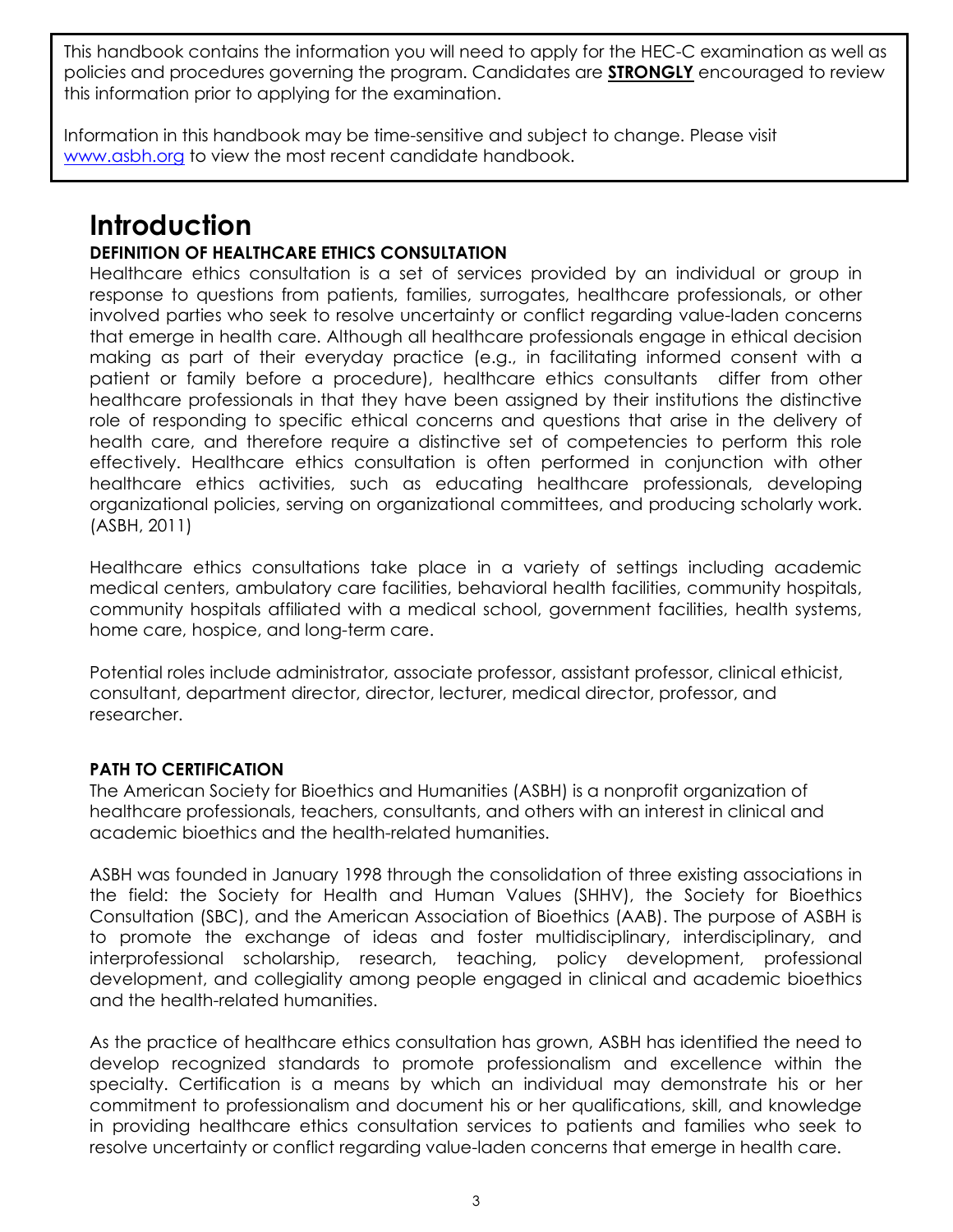#### ABOUT THE CERTIFICATION PROGRAM

Professional certification is a voluntary process by which an individual's performance is evaluated against predetermined standards for knowledge, skills, and/or competencies. Participants who demonstrate that they meet the standards by successfully completing the assessment process are granted a time-limited credential. To retain the credential, certificants must maintain continued competence. The credential awarded by the certification program provider denotes that the participant possesses specialized knowledge, skills, or competencies. (Institute of Credentialing Excellence, 2010)

The Healthcare Ethics Consultant-Certified (HEC-C) program is administered by the Healthcare Ethics Consultant (HCEC) Certification Commission ("the Commission"). Formed in 2017, the Commission is a functionally autonomous component of the American Society for Bioethics and Humanities (ASBH). The purpose of the certification program is to promote excellence and professionalism within the field of healthcare ethics consultation by documenting individual performance as measured against a predetermined level of knowledge and skill. The Commission establishes eligibility requirements for the HEC-C examination and all other policies for the certification program.

The Commission may be contacted at

HCEC Certification Commission 8735 W. Higgins Road, Suite 300 Chicago, IL 60631 cert@asbh.org 847.375.4745

The Commission is made up of seven members representing diverse backgrounds, practice setting, and training/education in the field of healthcare ethics consultation and includes one non-consultant member representing the public.

The Commission contracted with Scantron to develop the HEC-C examination. Scantron is a full-service testing company providing licensure, certification, and specialty examinations, including practical and written simulation tests, for associations, state boards, government agencies, and corporations. Scantron works with the Commission to develop, administer, and score the HEC-C examination. Candidates communicate with Scantron to schedule a date to take the HEC-C examination.

The certification program is an element in the professional structure of healthcare ethics consultation, along with the Code of Conduct and the Core Competencies among other elements, to help assess, assure, and improve the quality of healthcare ethics consultation. All of these elements ideally support each other. The certification process aims to promote excellence and professionalism within the field of healthcare ethics consultation. Specifically, the certification process assesses individual performance as measured against a predetermined standard of knowledge and skill. To this end, the Commission, in conjunction with testing experts and experienced healthcare ethics consultants, have developed a legally defensible, reliable, and valid certification examination.

#### VALUE OF CERTIFICATION

HEC-C program validates a candidate's knowledge and skills in assessing factual information about medical ethics concerns, analyzing the ethical questions at hand to resolve issues and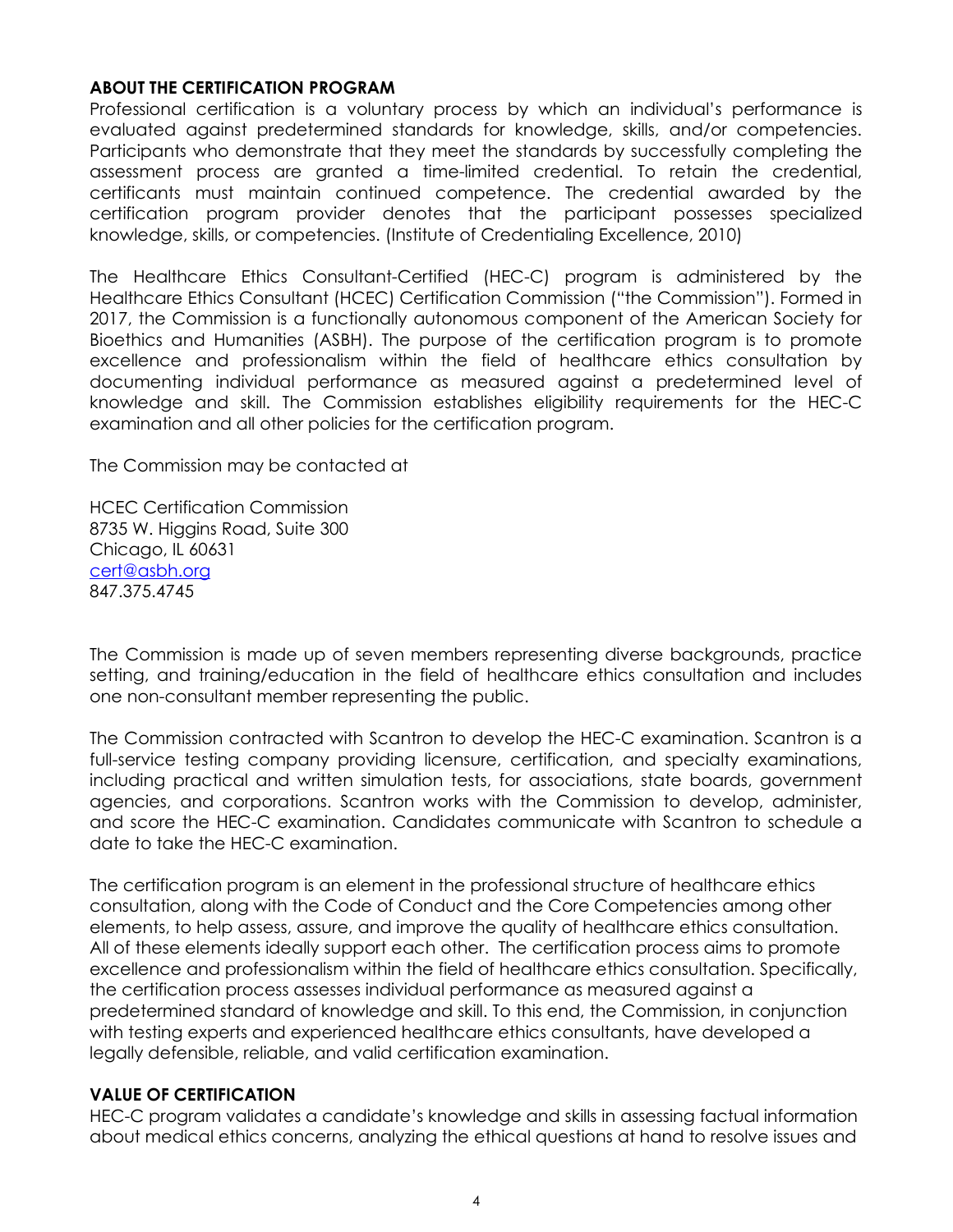conflicts, using consistent processes that adhere to healthcare ethics competencies, and evaluating the outcomes and implications of healthcare ethics consultations.

Using thorough and standardized evaluation criteria, the HEC-C credential is a credible endorsement of a candidate's core knowledge and skills in clinical healthcare ethics consultation. The certification process is led by an expert commission of HECs and aims to further legitimize the essential work of the healthcare ethics consultant.

The HEC-C credential affirms an individual's role as an essential patient care provider with unique experience and acquired skill at addressing ethical issues for patients and their families.

Patients and their families, as well as other healthcare professionals, rely on the healthcare ethics consultant expertise to resolve difficult ethical concerns that arise during treatment. The HEC-C credential recognizes an individual's experience in patient and family advocacy by emphasizing high standards of practice within an institution and in the healthcare ethics consultation field.

# ELIGIBILITY REQUIREMENTS

Candidates for the HEC-C examination must meet the following eligibility criteria at the time of application:

- a minimum of a Bachelor's Degree; and
- 400 hours of clinical ethics experience, related to the major domains of the content outline, within the previous 4 years.

While all healthcare professionals engage in ethical decision making, healthcare ethics consultation is a distinct role. For purposes of HEC-C certification, healthcare ethics experience is defined as healthcare ethics consultation work, the majority of which is performed in the role of a designated healthcare ethics consultant, which is related to the major domain areas of the HEC-C examination content outline.

The Commission accepts eligible candidates regardless of age, sex, race, religion, marital status, sexual orientation, gender identity, disability, or national origin. All decisions within the scope of the Commission's responsibilities and authority are made without regard to age, sex, race, religion, marital status, sexual orientation, disability, or national origin.

# EXAMINATION FEES

ASBH members: \$495 Non-member: \$695 Late fee: \$100 (applies to applications submitted after the first deadline but on or before the final deadline)

All fees are subject to change and current fees are posted at www.asbh.org. ASBH members are eligible for a reduced examination fee. Please note: ASBH membership must be current at the time of application in order to receive the reduced examination fee for ASBH members. ASBH membership is not required to take the HEC-C examination.

# Examination Dates and Application Deadlines

# EXAMINATION DATES

The HEC-C examinations are administered during a month-long test window between May 1-31and November 1-30. It is not possible to schedule or reschedule testing appointment outside of the testing windows.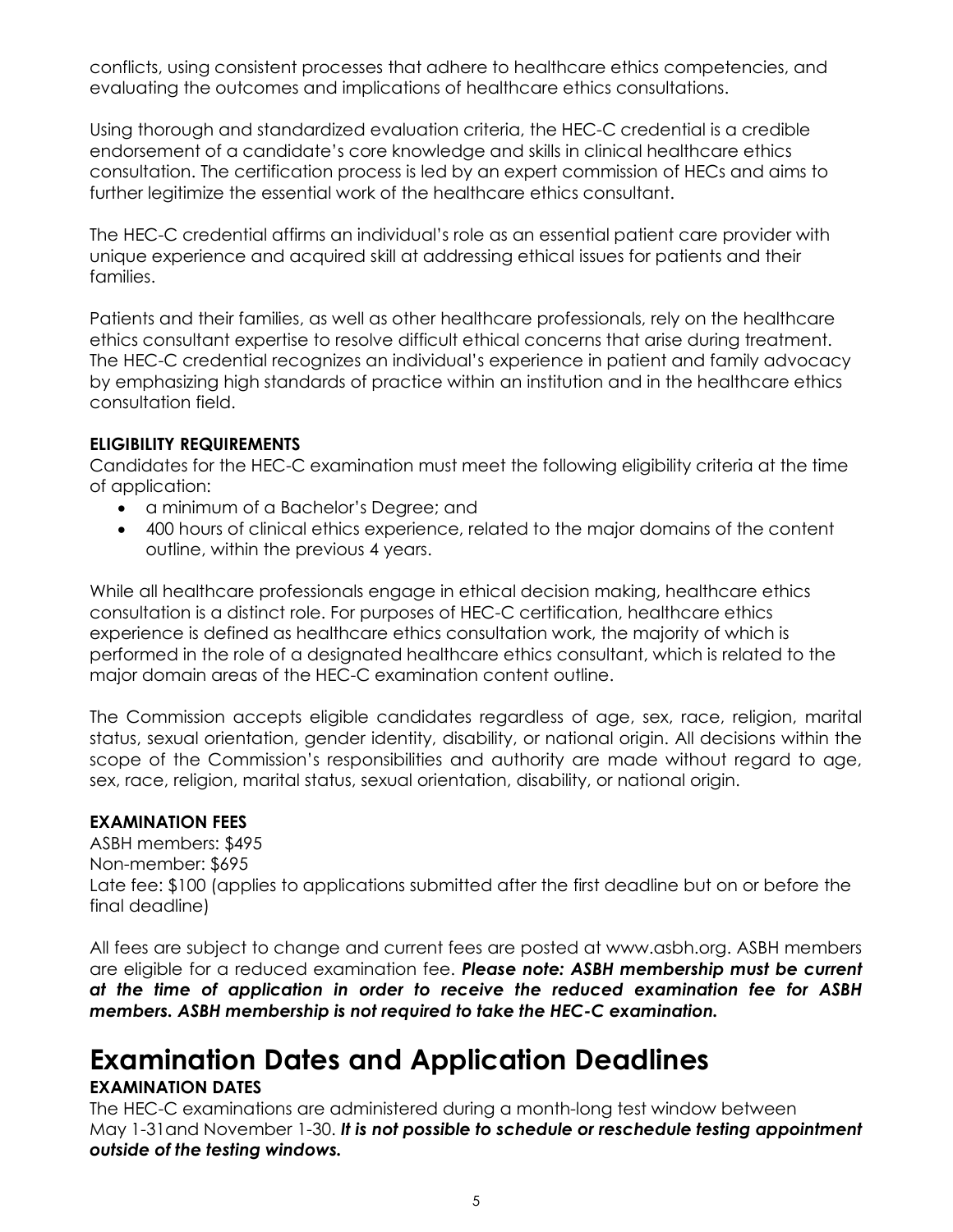#### APPLICATION DEADLINES

Applications are accepted beginning approximately three months prior to the application deadline and must be submitted no less than 50 days prior to the start of the testing window. The application deadline is March 10 and March 25 with a late fee for a testing window in May. The certification deadline is September 12 and September 25 with a late fee for a testing window in November.

#### LATE APPLICATIONS

Late applications are accepted for 15 days following the deadline for each window. Candidates applying late will be assessed a \$100 late fee in addition to the examination fee. Be aware that candidates applying late may not receive their first choices of testing dates, locations, and/or times.

# Application Process

You may apply for the examination via an online application portal. The application is accessed at heccertification.org. Membership is not required to take the certification examination; however, you will need an ASBH online account to submit the application and pay the examination fee. If you are a current ASBH member or have been a member in the past; have attended an ASBH annual conference; or have purchased any product or education program from ASBH, you already have an ASBH account. If you do not recall your user name and password, please call 847.375.4745 or help resetting your user name and password. If you do not have an account, you may establish one at the time of application.

#### Completing the application

1. Review the candidate handbook prior to completing the application. Follow the instructions given,and address any questions to the HCEC at 847.375.4745 or cert@asbh.org. Failure to follow the instructions can lead to the denial of an application.

2. Review the eligibility requirements. DO NOT submit an application before you have satisfied all eligibility requirements.

3. Download the application. The application is available in a pdf format at heccertification.org. Please download the application, complete it electronically, and save it. Note: You will be required to show government-issued identification prior to taking the exam. The name on your application must match the name on your government-issued identification exactly or your will not be permitted to test.

- 4. Upload the application and complete the payment.
	- A. Once you have completed the application, go to www.asbh.org and access your account ("My Account") from the membership menu.
	- B. Once you have accessed your account, click on Certification Application (left-side menu), then click on the button "add a new document" to upload the application
	- C. Click on "Pay Now" to complete the payment.

#### The application is not considered complete until the payment is received.

5. Receive the Notice to Schedule (NTS). You will receive the notice to schedule your examination via email. For those who apply for the first window, the NTS will be sent beginning March 21. For those who apply for the second window, the NTS will be sent beginning September 20. During the time you expect to receive email correspondence from Scantron, please be aware that some email programs have spam filters that may intercept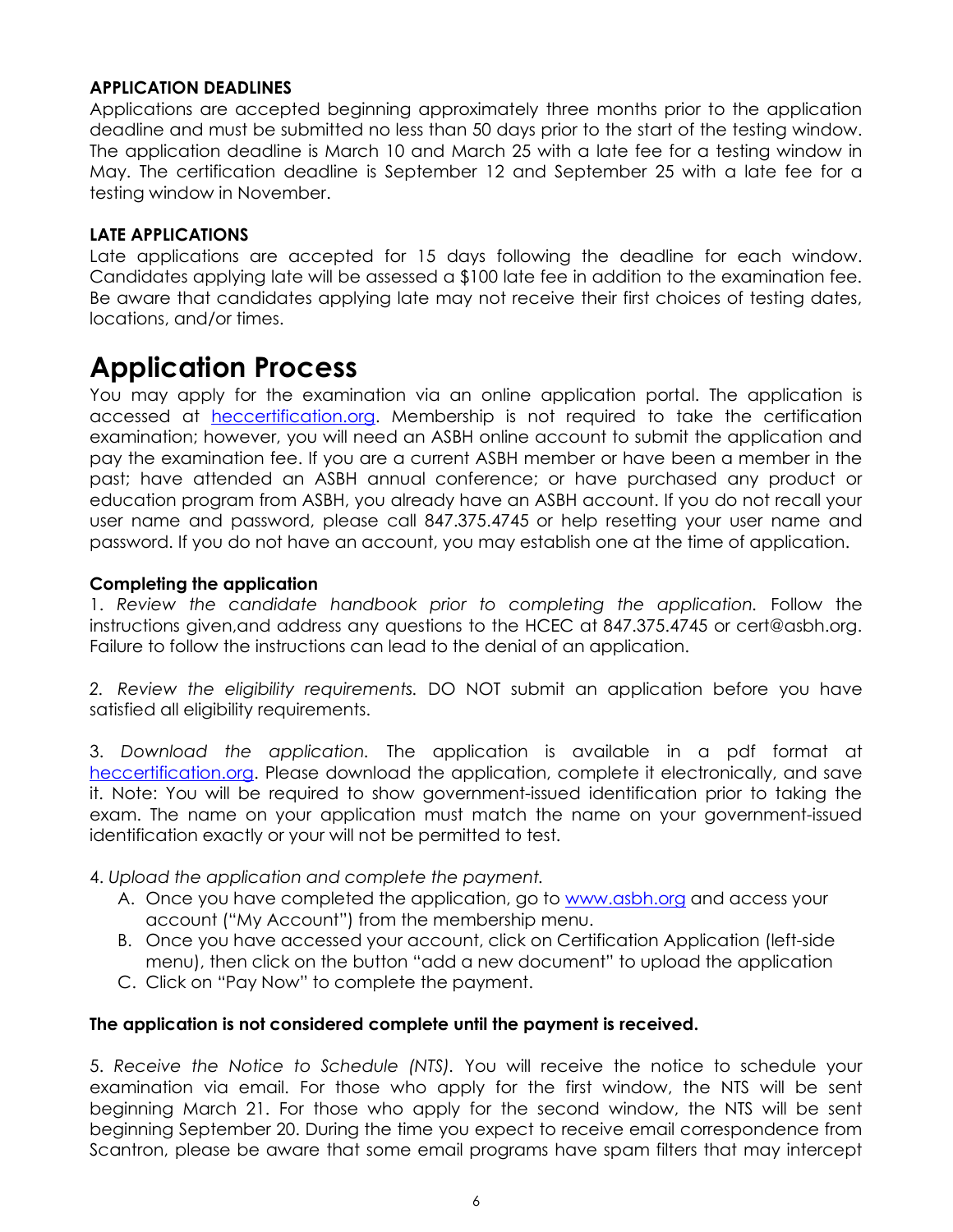email from an unknown address. To prevent this from occurring, please add testing@scantronassessment.com to your list of acceptable addresses and contact cert@asbh.org if you do not receive the NTS within the anticipated timeframe.

6. When you receive the notice to schedule an examination date, please select a date for the examination. Candidates will have a choice of

- In-person at a local testing center; or
- At home using a personal computer with live remote proctoring

# REMOTE PROCTORING

#### Physical requirements

Before the start of the examination, you will be asked to scan the room with your webcam to show that you are alone and the area around you is clear. The webcam and microphone must remain on for the duration of the examination. You should make arrangements to be in a private, quiet area and remain uninterrupted throughout the examination. (If another person enters the area or there appears to be a disruption or other irregularity, the examination will end.)

#### Technical requirements

When you select remote proctoring, you will have the option of running a system check to confirm your computer meets these technical requirements. You may also check your system's readiness at https://prod.examity.com/systemcheck/check.aspx.

Browser:

- Browsers supported are Microsoft Internet Explorer (version 11), and the latest available versions of Microsoft Edge, Mozilla Firefox, Safari, or Google Chrome
- Please disable any pop-up blockers
- Please enable JavaScript

Equipment:

- Desktop or laptop computer (tablets, smartphone, and Chromebooks are not supported)
- Built-in or external webcam
- Built-in or external microphone
- Built-in or eternal speakers

Internet: An upload or download speed or 2Mbps

#### How does live remote proctoring work?

Live remote proctoring allows you to connect to and interact with a live proctor via your computer's webcam and microphone. The examination is given using the same platform as an in-person testing center and the security requirements are the same. The proctor will complete the "check in" and help you access the examination and will monitor you throughout the examination—just like an in-person testing center. The difference is you will be in your own home using your computer or laptop.

#### **AUDITS**

In order to maintain the integrity of the program and verify the accuracy of the information submitted by candidates, a percentage of applications during each testing window will be randomly selected for audit. The Commission may select additional applications for audit at its discretion.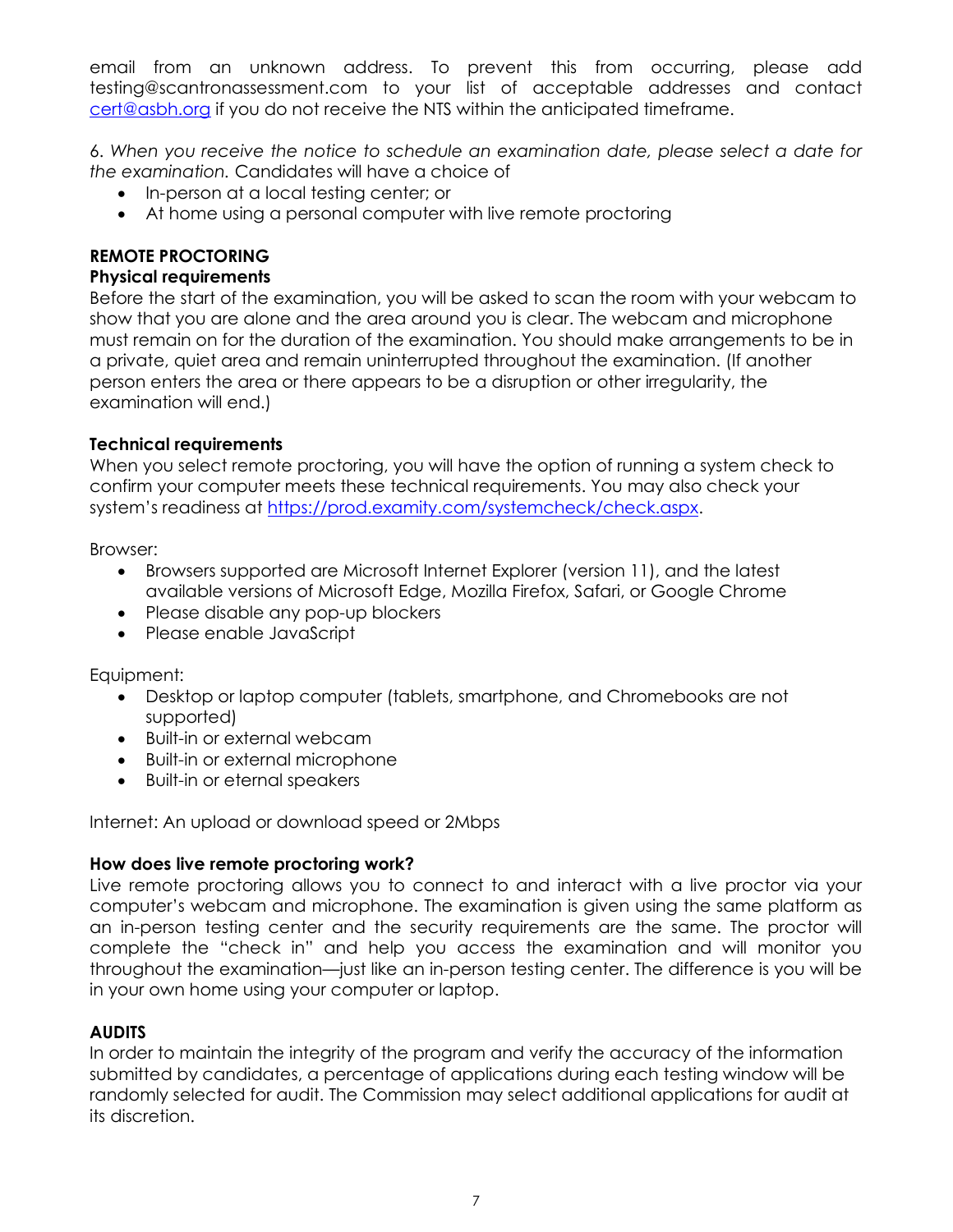If the audit is not completed prior to the examination date, the candidate will be permitted to take the examination; however, the results will be voided if the candidate does not complete or fails the audit.

If a candidate fails the audit, fails to respond satisfactorily to the receipt of the audit notification, or refuses to submit to an audit, he or she will forfeit all fees. If the candidate applies for the examination in the future, the candidate must complete the audit prior to taking the examination.

If selected for audit, you will be notified by email and given 15 days from the receipt of the email to respond. If you do not respond to the email, staff will contact you via a traceable delivery service. Staff will make three attempts at contact before the audit is considered failed.

Auditees will be asked to provide an official transcript, including the degree awarded. Concurrently, staff will contact the auditee's supervisor or other colleague to affirm that the candidate has completed a minimum of 400 hours of healthcare ethics consultation within the previous four years.

#### REASONABLE ACCOMMODATIONS

The Commission complies with the provisions of the Americans and Disabilities Act (42 U.S.C. §12101 et seq.) and Title VII of the Civil Rights Act, as amended (42 U.S.C. §2000e et seq.) in providing reasonable accommodation to take the exam to individuals who need them. Reasonable accommodations provide candidates with disabilities a fair and equal opportunity to demonstrate their knowledge and skill in the essential functions being measured by the examination. Reasonable accommodations are approved or denied based upon the individual's specific request, disability, documentation submitted, and appropriateness of the request.

Accommodations may include but are not limited to: additional time, private room, a reader, use of compensatory equipment, and untimed breaks. Other requested accommodations may be provided with submission of appropriate supporting documents from qualified practitioners. The testing modality (e.g., in-person at a testing center or remote proctoring) may influence the accommodations provided, including presenting the examination in multiple secure sections to allow breaks during remote proctoring. In no case will the granted accommodation(s) alter the fundamental nature of the examination, provide an unfair advantage to the individual over other candidates, or result in an undue burden to the Commission.

If the candidate requests accommodation(s) not supported by the original documentation, then additional documentation from a qualified professional is required.

If a candidate with accommodations does not achieve a passing score and requires accommodations when retesting (as eligible), the candidate must request accommodations and provide up-to-date supporting documentation for each retest.

Requests for accommodation with supporting documentation must be received by the Commission no less than 45 days prior to the testing date. Supporting documentation may include 1) a letter (on the professional's letterhead) from an appropriate licensed professional or certified specialist who diagnosed the disability and is recommending reasonable accommodations; 2) evidence of receiving accommodations during school on the school's letterhead; or 3) an individualized education plan (IEP). The confidentiality of all documentation submitted by the candidate is protected. The documentation must include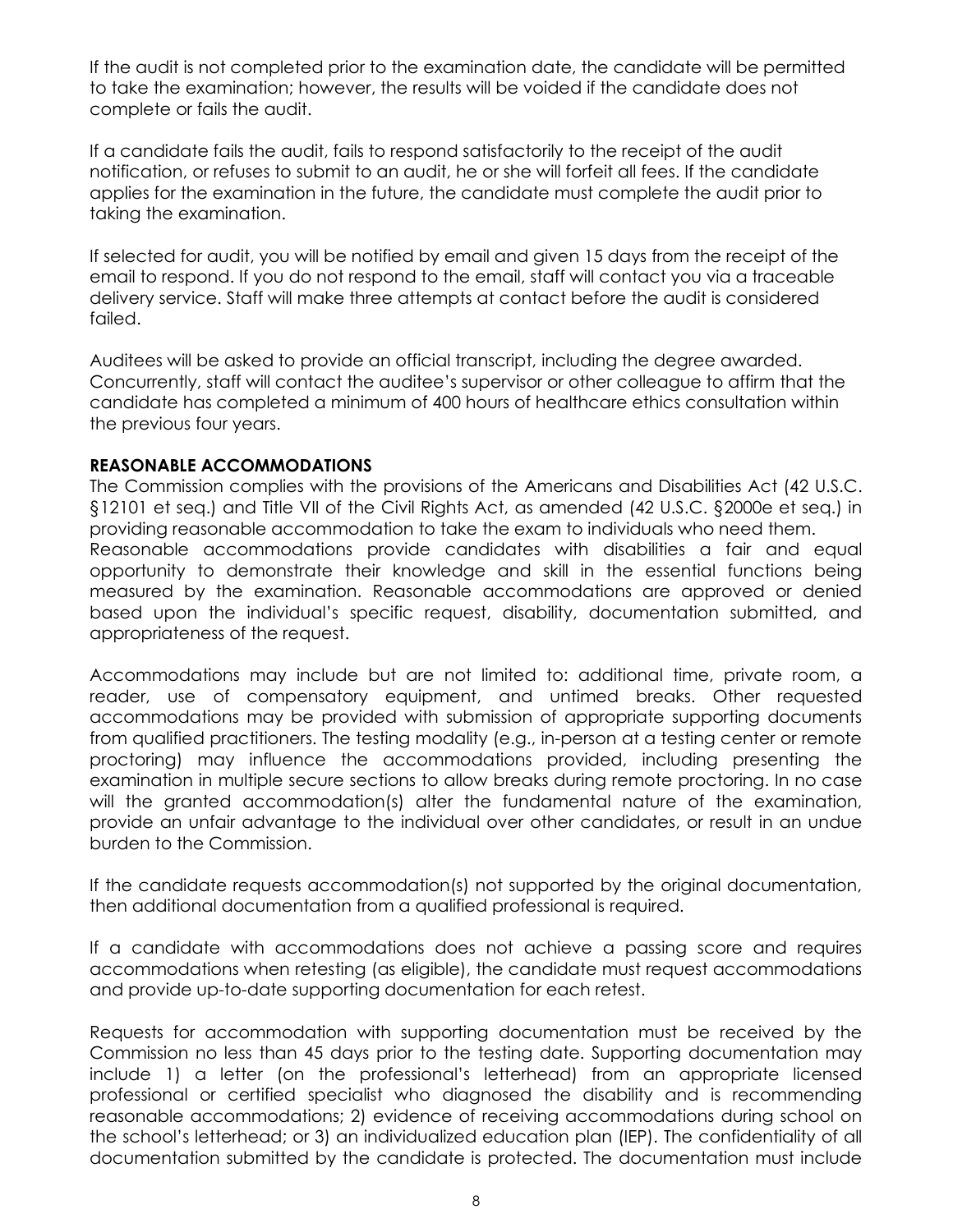the candidate's name and address; the diagnosis of the disability; and specific recommendations for accommodation.

All requests will be reviewed by Commission staff in consultation with testing company staff and other appropriate parties, who will determine whether to approve or deny the request. The candidate will be notified of the decision and approval of the reasonable accommodation will be forwarded to the testing company. The testing company will work directly with the candidate in making the arrangements. The Commission is responsible for expenses related to the provision of reasonable accommodations.

# Examination Scheduling

# HOW TO SCHEDULE THE EXAMINATION

The examination scheduling process will begin approximately 45 days prior to the start of the examination window. A notice to schedule the examination will be sent to the email address on file with ASBH. It is very important that you check your email for the notice. This notice will contain a link to the scheduling website as well as a username and password. At this site, you will have the option to select a time and date for in-person testing center or live remote proctoring.

If you select in-person testing, you must submit your scheduling request at least 2 calendar days prior to your preferred test date. You will receive a confirmation email from Scantron with the date, time, location, and other details. Be sure to save that email and carefully follow the instructions. You must print the confirmation notice and bring it with you to the testing center.

If you select remote proctoring, you will be directed to Examity where you will set up a profile and schedule your examination. You must submit your scheduling request at least 24 hours prior to your preferred test date. Once you have completed scheduling, you will receive two emails: a confirmation email from Scantron which includes the password you will need to access the examination and a confirmation email from Examity which includes a link to initiate the testing appointment at the appropriate time. Be sure you read all the instructions and save both emails so you can access the examination at the appropriate time.

It is your responsibility to schedule an examination date. Once you submit your scheduling request, you will receive a confirmation notice within 48 hours. It is your responsibility to call Scantron at 919.572.6880 if you do not receive the Notice to Schedule email for your examination.

Once you submit a complete application, you should schedule the examination for the next available testing window. If you submit an application but find that you are unable to schedule an examination date during the next available testing window, you may transfer the application to the following testing window. **Please note: the application may be** transferred only once to the next testing window. If you do not take the examination during the next available testing window, your application will be closed and the examination fee will be forfeited. Candidates must then update and resubmit all application materials and examination payment if they choose to pursue certification.

# RESCHEDULING A TESTING APPOINTMENT (within the current testing window)

# In-person test center

You may reschedule a testing appointment up to 2 calendar days prior to your testing appointment. To reschedule, follow the link you received in the original "notice to schedule" email. (This is the link you used to schedule your original test date.) You will be required to pay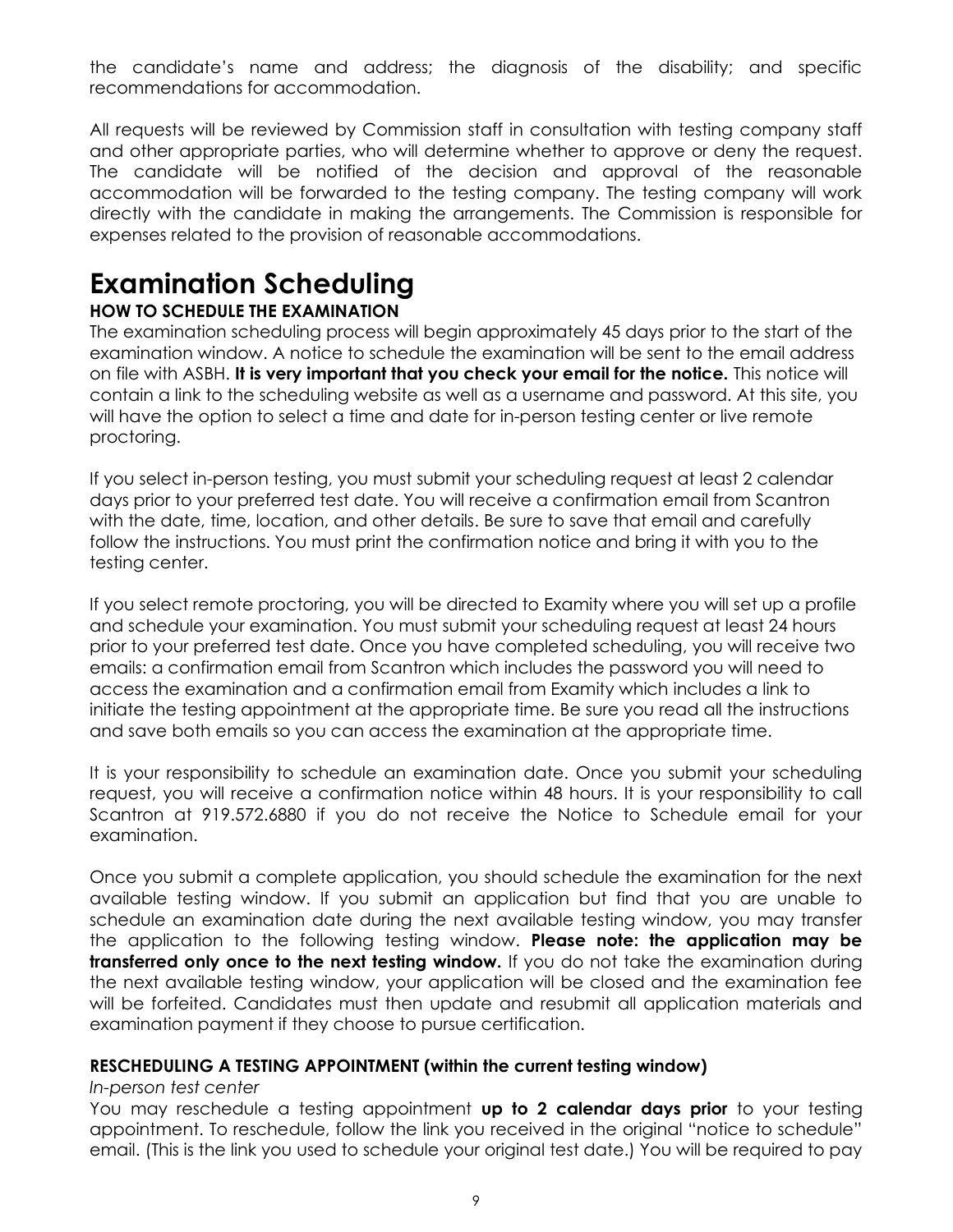a \$50 non-refundable administrative fee directly to Scantron when signing into the scheduling system to reschedule your test. Please note: Testing appointments may not be rescheduled less than 2 calendar days in advance of the testing appointment.

#### Remote proctoring

Rescheduling and cancelation requests must be submitted **no less than 24 hours** in advance of your scheduled testing appointment. To reschedule, follow the link you received in the original "notice to schedule" email. (This is the link you used to schedule your original test date.) Please note: Testing appointments may not be rescheduled less than 24 hours in advance of the testing appointment.

Not appearing for your testing appointment or rescheduling your examination outside the timeframes above will count as your original testing appointment. You will be marked as a no-show candidate and your entire examination fee will be forfeited.

# CANCELLING A TESTING APPOINTMENT

#### In-person test center

Scheduled testing appointments may be cancelled up to 2 calendar days prior to the testing appointment. This will need to be completed by logging into your original "notice to schedule" email. You will be required to pay a \$50 non-refundable administrative fee directly to Scantron when signing into the scheduling system to cancel your appointment. Testing appointments may not be cancelled less than 2 calendar days in advance of the testing appointment.

#### Remote proctoring

Scheduled testing appointments may be cancelled no less than 24 hours prior to the testing appointment. This will need to be completed by logging into your original "notice to schedule" email. Testing appointments may not be cancelled less than 24 hours in advance of the testing appointment.

#### TRANSFERRING TESTING WINDOWS (you have already scheduled a testing appointment)

#### In-person test center

You may reschedule your scheduled appointment up to 2 calendar days prior to the testing appointment. Rescheduling requests are not accepted within 2 calendar days of your scheduled testing appointment. To reschedule to the next testing window, you must first cancel your current testing appointment. The cancellation must be submitted through Scantron's online scheduling system; please log into your original "notice to schedule" (NTS) email. You will be required to pay a \$50 non-refundable administrative fee directly to Scantron online at the time of the request. If eligible, candidates may transfer only to the next available testing window. To complete the transfer to the next testing window, please contact the Commission at cert@asbh.org to request a transfer to the next testing window. If approved, you will receive the NTS approximately 40 days prior to the next testing window. Please note: the application may be transferred only once. If you have already transferred your application from a previous testing window, you may not transfer it again. If you fail to schedule and take the examination during the next available testing window, your application will be closed and the examination fee will be forfeited.

#### Remote proctoring

You may reschedule your scheduled appointment up to 24 hours prior to the testing appointment. Rescheduling requests are not accepted within 24 hours of your scheduled testing appointment. To reschedule to the next testing window, you must first cancel your **current testing appointment.** The cancellation must be submitted through Scantron's online scheduling system; please log into your original "notice to schedule" (NTS) email. If eligible,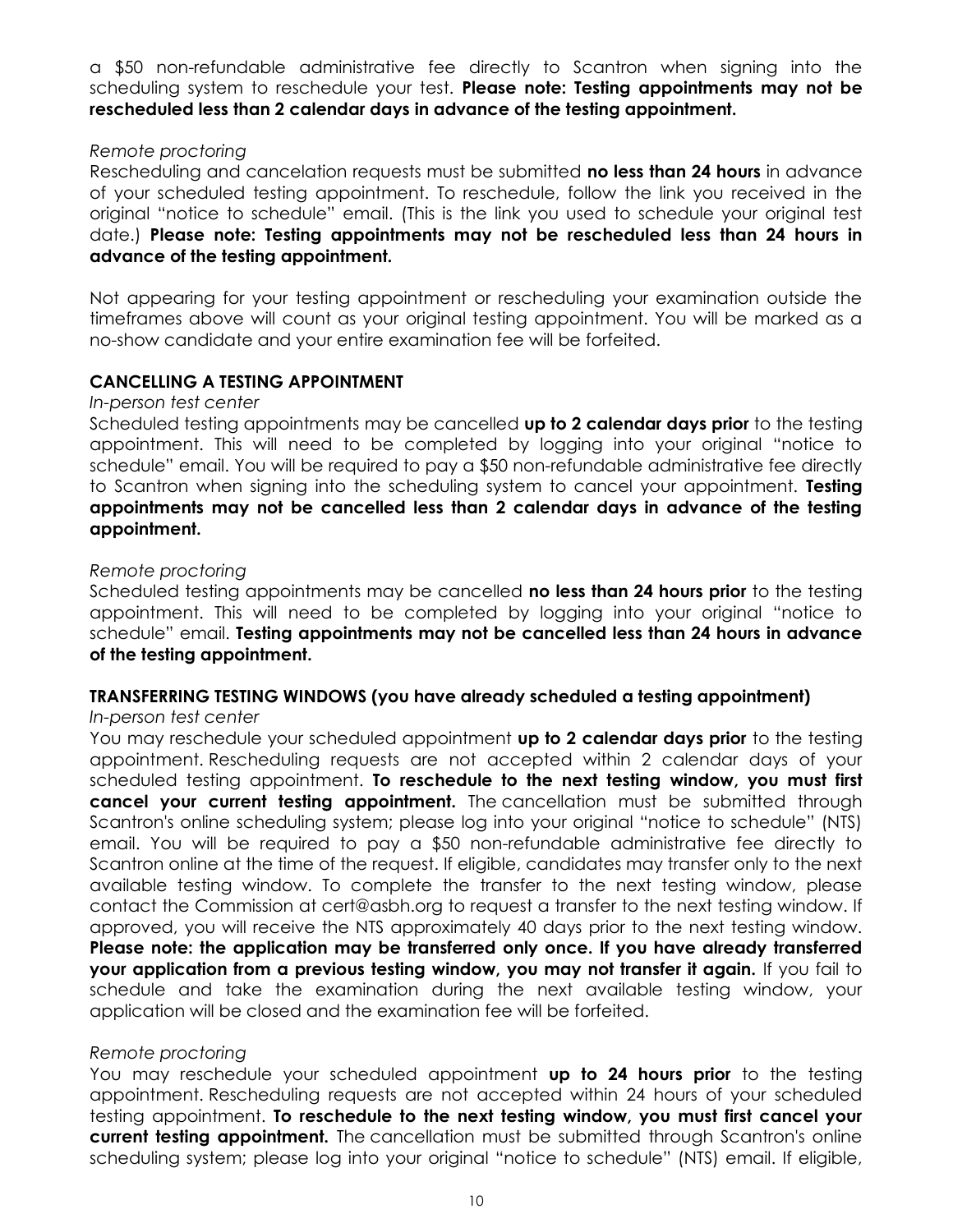candidates may transfer only to the next available testing window. To complete the transfer to the next testing window, please contact the Commission at cert@asbh.org to request a transfer to the next testing window. If approved, you will receive the NTS approximately 40 days prior to the next testing window. Please note: the application may be transferred only once. If you have already transferred your application from a previous testing window, you **may not transfer it again.** If you fail to schedule and take the examination during the next available testing window, your application will be closed and the examination fee will be forfeited.

#### TRANSFERRING TESTING WINDOWS (you have not already scheduled a testing appointment)

If you have not already scheduled a testing appointment, please contact the Commission at cert@asbh.org to request a transfer to the next testing window. If approved, you will receive the NTS approximately 40 days prior to the next testing window. **Please note: the application** may be transferred only once. If you have already transferred your application from a previous testing window, you may not transfer it again. If you fail to schedule and take the examination during the next available testing window, your application will be closed and the examination fee will be forfeited.

#### NO SHOW/MISSED TESTING APPOINTMENT

If you fail to appear for your testing appointment, and have not contacted Scantron to cancel or reschedule within the timeframes outlined above, you will be considered a "no show" and you will forfeit the examination fee.

#### WITHDRAWING YOUR APPLICATION

To withdraw your application, you must:

- 1. Submit a written request (email is sufficient) directly to the Commission, notifying us of your decision to withdraw your application. You may send the request to cert@asbh.org.
- 2. In-person test center: Log into the Notice to Schedule to cancel any scheduled testing appointment and pay the \$50 non-refundable cancellation fee to the testing company. Please follow the instructions above "Cancelling a Testing Appointment." Testing appointments may not be cancelled less than 2 calendar days in advance of the testing appointment.

Remote proctoring: Log into the Notice to Schedule to cancel any scheduled testing appointment. Please follow the instructions above "Cancelling a Testing Appointment." Testing appointments may not be cancelled less than 24 hours prior to the testing appointment.

The Commission will refund the candidate's examination fees minus a \$100 administrative fee. This fee is in addition to any non-refundable fees paid directly to Scantron. Any outstanding fees must be paid before a refund request will be processed. If you fail to cancel the testing appointment, you will be considered a no-show and you will forfeit the examination fee. Refunds will not be processed until after the close of the testing window.

# Scantron Testing Centers

Each testing center maintains its own schedule, based on overall demand and scheduling constraints. Some centers have a limited schedule or limited seating. Testing appointments are filled on a first-come, first-served basis.

Scantron account managers will be available on Monday through Friday from 8:30 am to 5:30 pm EST to handle telephone, facsimile, and electronic mail requests from candidates, as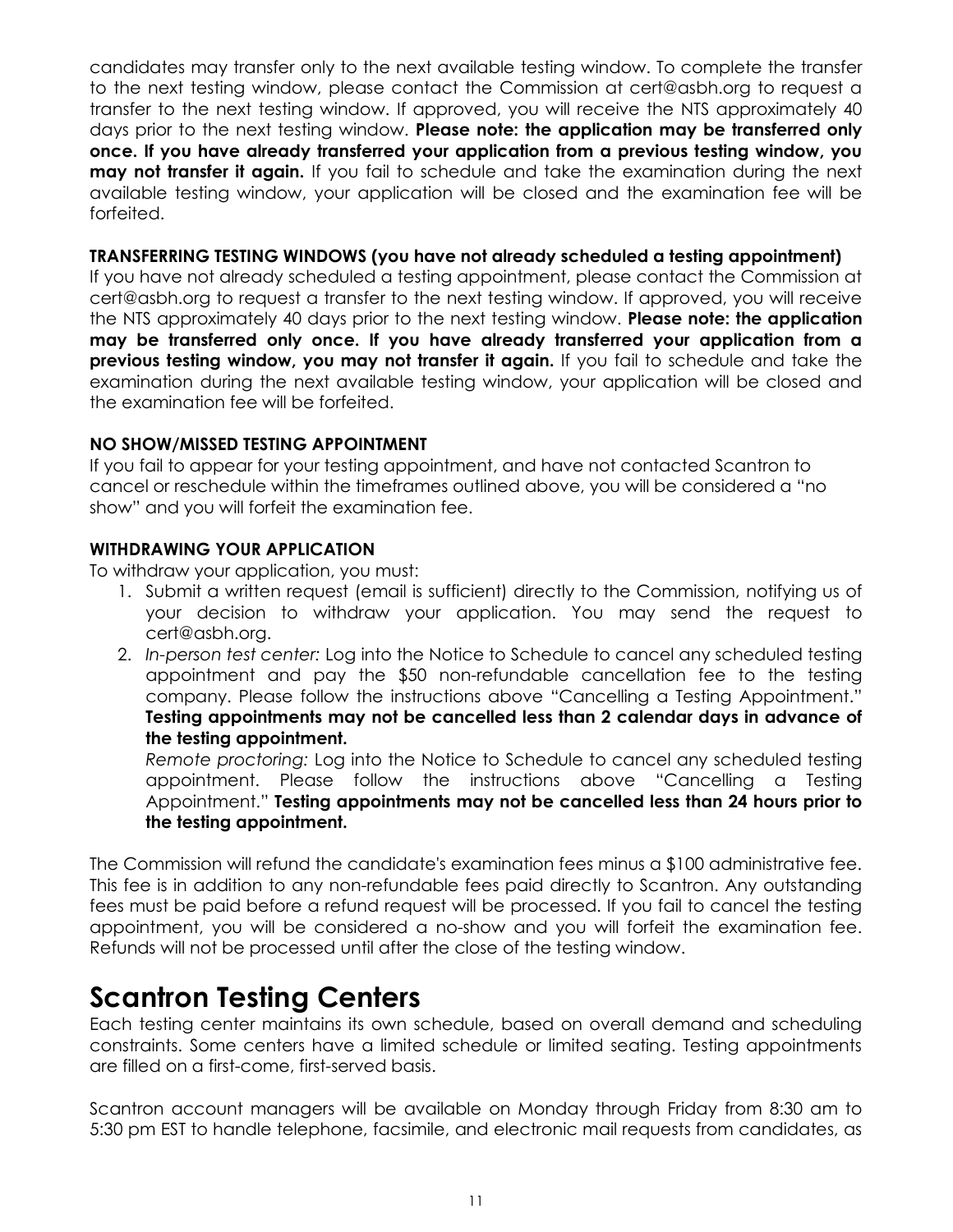well as to answer questions about testing centers. Scantron's voice mail system will accept calls outside of these business hours.

# Examination Day

# ARRIVING AT THE TEST CENTER

You must take the HEC-C examination during the testing appointment that was scheduled following the approval of your application. If it becomes necessary for Scantron to change the scheduled examination date, you will be notified of any changes as far in advance of the examination as possible. In the event of an emergency, you must reschedule your testing appointment by contacting Scantron at 919.572.6880. Exceptions will be made only for substantiated emergencies. Candidates who do not have substantiated emergencies and who miss their testing appointments must reapply and pay the examination fees again.

Please arrive at the testing site at least 15 minutes prior to the start of the examination. You must bring your confirmation notice and your photo identification with signature to the examination site when you arrive for your scheduled testing appointment. Acceptable forms of identification include state-issued driver's licenses and government-issued passports and identification cards. Unacceptable forms of identification include gym memberships, warehouse club memberships, school identification cards, credit cards, and identification with signature only (no photo).

You will have three (3) hours to complete the examination.

You will not be admitted to the examination once the examination has begun. If you arrive late or not at all, you forfeit your testing appointment and your examination fee.

# REMOTE PROCTORING

You will need both confirmation emails you received previously to initiate the examination appointment. Once you have connected with the proctor, you will be required to show your ID and scan the room with your webcam to demonstrate you are alone and area around you is clear. The webcam and microphone must remain on for the duration of the test. The proctor will monitor you throughout the examination and has the ability to end the session if a disturbance or other irregularity occurs.

You will have three (3) hours to complete the examination. No breaks are permitted.

# DISQUALIFICATION

Any candidate who gives or receives assistance on the examination during the testing appointment will be required to turn in his or her examination materials immediately and leave the testing room. The candidate's examination will not be scored, and the incident will be reported to Scantron and the Commission for further action.

# EXAMINATION RULES

Scantron follows industry standard testing rules as outlined below.

- No books, papers, or other reference materials may be taken into the testing room. An area will be provided for storage of such materials.
- No electronic devices, including telephones, cameras, signaling devices, pagers, alarms, and recording/playback devices of any kind may be taken into the testing room. An area will be provided for storage of such materials.
- You may not take examination materials, documents, or memoranda of any type from the testing room.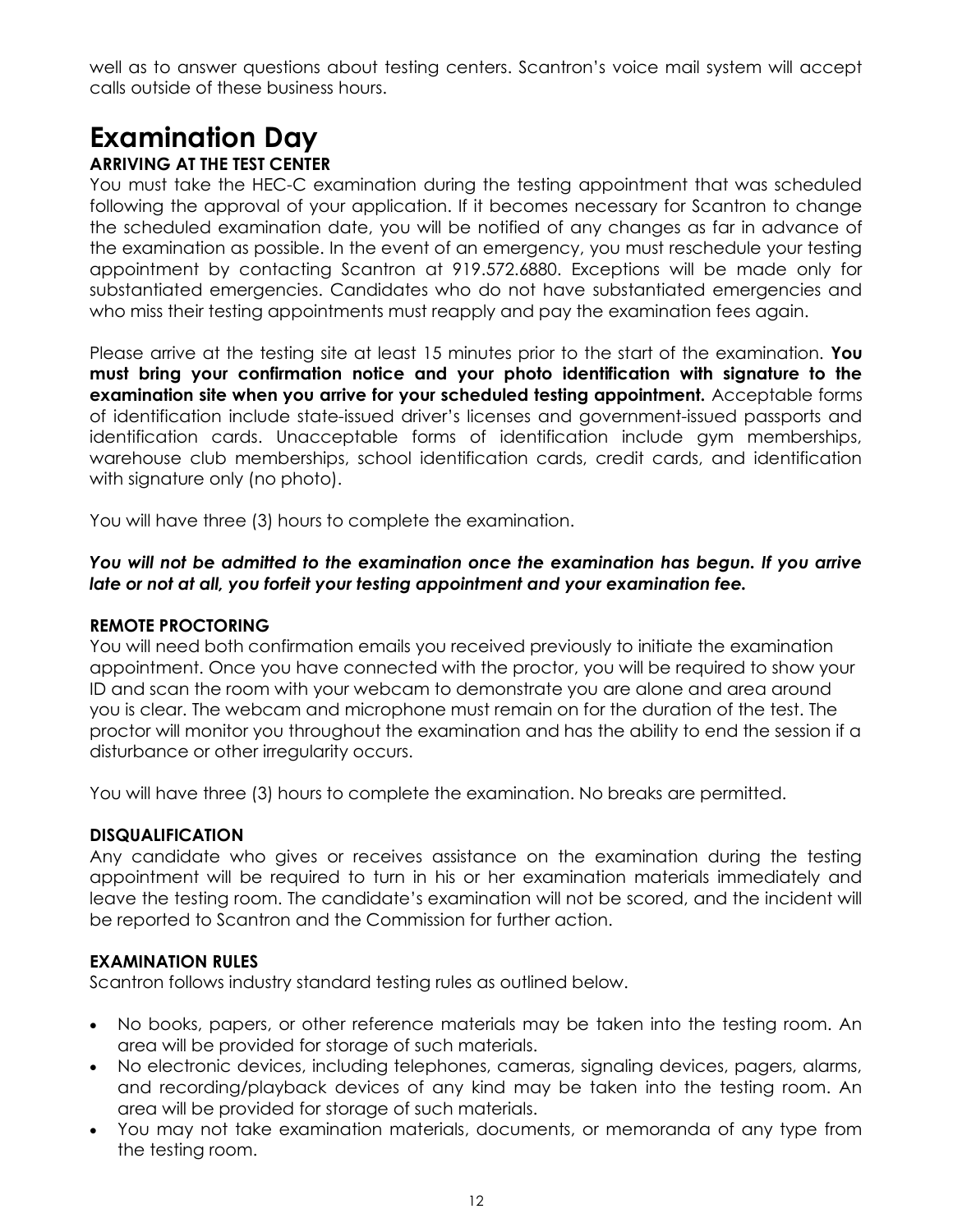- The examination will be given only on the date and time noted on the examination admission ticket. If an emergency arises, and you are unable to take the examination as scheduled, please call Scantron at 919.572.6880.
- No questions concerning the content of the examination may be asked during the examination period. You should listen carefully to the directions given by the proctor and carefully read the directions shown on the computer monitor.
- Before the start of the test, you will be asked to scan the room with your webcam to show that you are alone and the area around you is clear. The webcam and microphone must remain on for the duration of the examination. (Remote proctoring)
- You should make arrangements to be in a private, quiet area and remain uninterrupted throughout the examination. (Remote proctoring)
- If another person enters the area or there appears to be a disruption or irregularity, the examination will end. (Remote proctoring)

# EXAMINATION RETAKES

If you fail the HEC-C examination, you can reapply to take the examination during the next testing window. The reapplication process includes submitting an updated application and paying the examination fees. If your name has changed since you first applied for the HEC-C examination, please include a copy of the legal document showing your name change marriage license, divorce decree, etc. There is no limit to the number of times you may take the HEC-C examination, provided you continue to meet the eligibility requirements.

# After the Examination

# EXAMINATION SCORING

Examination scores will be available approximately three weeks after the exam window. You will receive an email from Scantron with instructions on how to access the score report portal.

Your score report will indicate whether you passed or failed the examination. Passing or failing is based on the number of items you answered correctly, and it is reported as a scaled score indicated on your score report. A scaled score of 500 is needed to pass the HEC-C examination

Score reports will provide information about subscore areas. Subscores represent content from specific areas of the content outline, and these scores are helpful as helpful for selfassessment.

For each section listed on the score report, a subscore is calculated as the number of questions answered correctly. There is no penalty for guessing, and each incorrect or omitted answer is counted as one incorrect response. The total possible number of answers for each section is listed on the score report.

The cut score or passing point used in this examination is determined by a criterionreferenced approach called the Angoff Modified Technique. This technique is currently considered one of the most defensible criterion-referenced methods available for setting passing points. It relies on the pooled judgments of content experts. For example, in this approach, a group of experts is asked to judge each item on the test. The criterion used to judge each item is formed into a question: "What is the probability that a minimally competent candidate will answer this item correctly?" This question prompts the judges to consider a group of minimally competent candidates and what proportion of that group will answer each item correctly.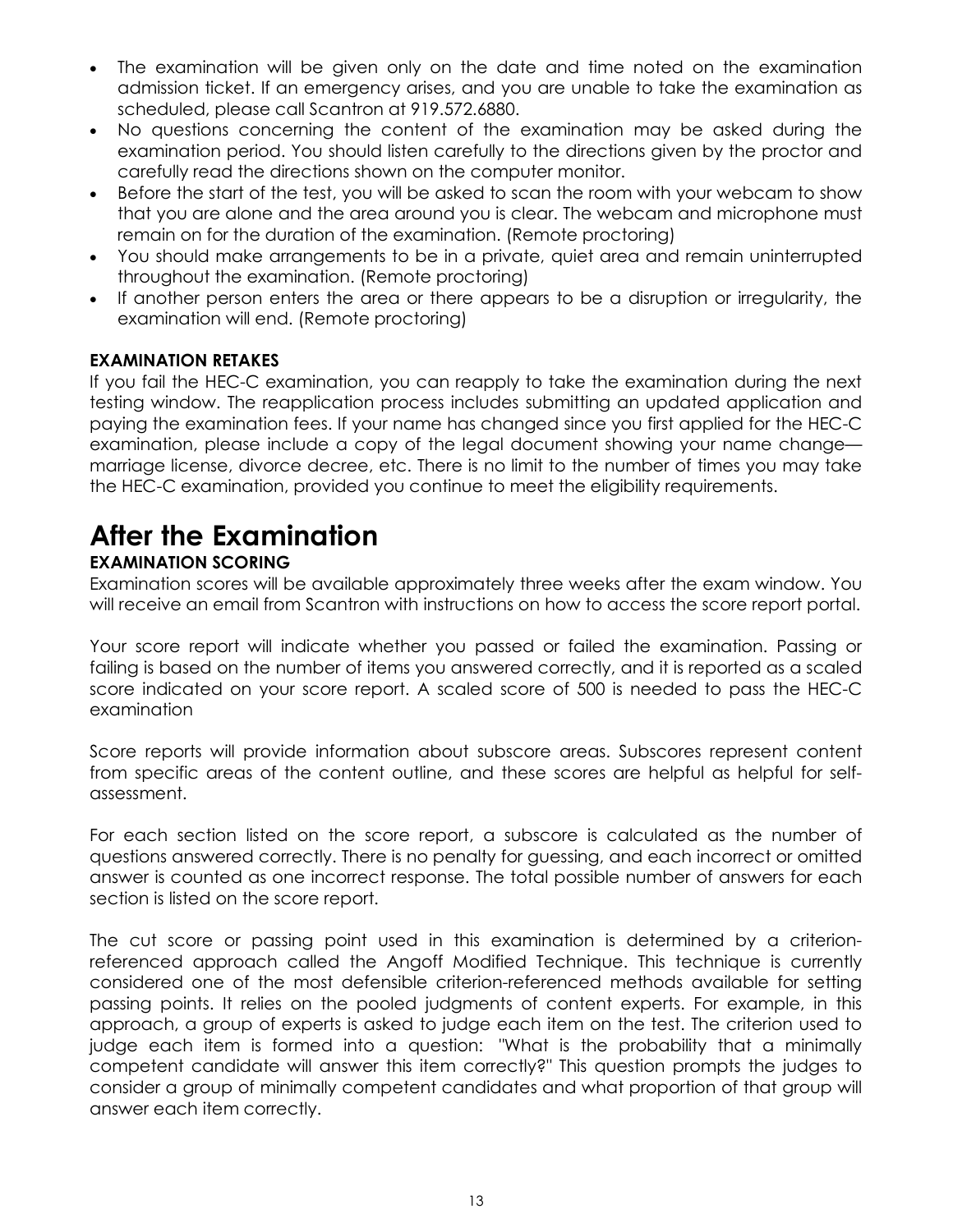The average of the proportions, or probabilities, is multiplied by the total number of items on the test. The result then represents the score indicating minimal competence. The final passing score for the examination is based on this pooled judgment and includes a statistical adjustment for measurement error.

#### SCALED SCORES

Because of the need for security, there are multiple forms of the examination, each containing a different combination of questions. The passing standard cannot be set as a specific raw score, or number of questions answered correctly, because some of these forms may be slightly easier or more difficult than others. Therefore, requiring the same raw score to pass the different forms would not be fair to all examinees. A statistical procedure called equating is used to adjust for any differences in the level of difficulty among examination forms.

Once the examination forms have been equated, a procedure called scaling is used to convert the actual number of correct answers, or raw scores, to a uniform scale. These converted scores are called scaled scores.

#### DIAGNOSTIC REPORTING

A diagnostic report is a performance report on a particular portion of the certification examination. It breaks down the individual's total score into the areas tested to describe strengths and weaknesses.

You may request a diagnostic report by completing the request for diagnostic reports and/or comparative review form available at www.scantronassessment.com/forms/. Scantron will prepare a diagnostic report and mail the report to you for a fee of \$50 per report.

#### COMPARATIVE REVIEW

A comparative review verifies that the candidate's answers were scored against the correct examination answer key in order to confirm the candidate's examination was scored properly. Please note that the Internet-based testing scoring process is very accurate and that the scoring process already includes several quality assurance steps.

You may request a comparative review by completing the request for diagnostic reports and/or comparative review form available at www.scantronassessment.com/forms/. Scantron will complete a comparative review and mail the report to you for a fee of \$50 a report.

# DESIGNATION AND CERTIFICATE

Each candidate who passes the Healthcare Ethics Consultant-Certified (HEC-C) examination may use "HEC-C" after his or her name and will receive a certificate from the Commission. Certification is recognized for a period of five (5) years based on the last day of the month the examination was passed and may be renewed by a process determined by the Commission.

#### CERTIFICATION RENEWAL

Certification is recognized for a period of five (5) years from the last day of the month in which certification was earned. If certification is not renewed, it expires the last day of the month, five (5) years after certification was initially earned. You will be sent specific instructions, dates, and criteria after you become certified.

In order to renew HEC-C certification, you must meet the eligibility criteria and complete the renewal process established by the Commission. There is a fee to renew HEC-C certification.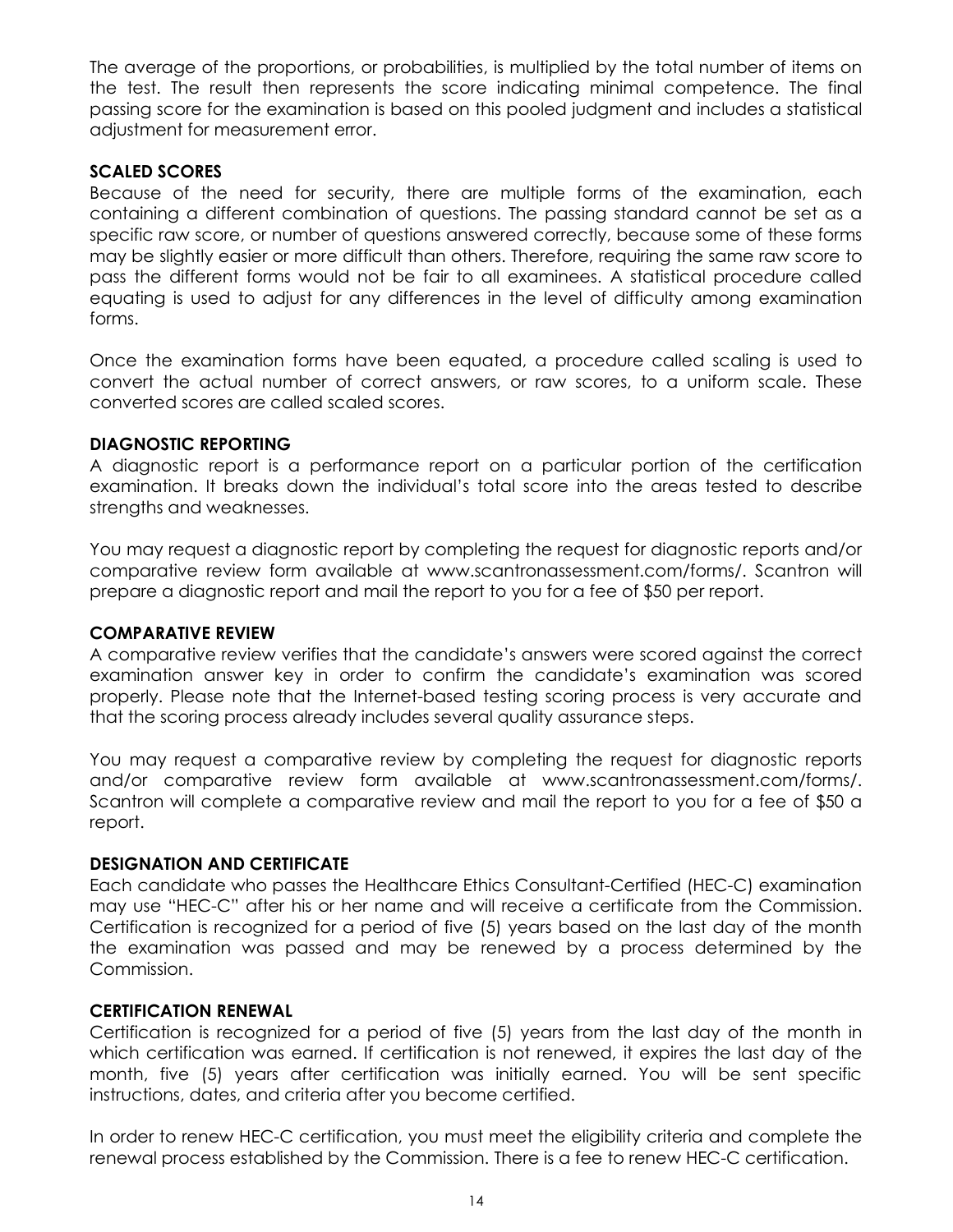It is your responsibility to keep the board updated on name or address changes. Contact the Commission at

#### HCEC Certification Commission 8735 W. Higgins Road, Suite 300 Chicago, IL 60631-2738 847.375.4745 cert@asbh.org

It is your responsibility to obtain the application materials for certification renewal. There are no exceptions to the deadline for renewal based on failure to receive application materials.

# CERTIFICATION DENIAL OR REVOCATION

Applications for certification may be denied or certification revoked for any of the following reasons:

- 1. Failure to submit a completed application by the deadline
- 2. Failure to supply additional requested information by the established deadline
- 3. Falsification of application materials
- 4. Misrepresentation by a candidate
- 5. Misuse of the HEC-C credential

A reconsideration and appeal procedure is available to individual applicants for certification who wish to contest an adverse decision made by the Commission. This is a two-step process and all requests must go through reconsideration prior to appeal. An applicant who does not file a request for reconsideration within the required time limit shall waive the right to reconsideration and appeal.

There are limitations to the right of reconsideration or appeal. The candidate does not have the right to challenge the following

- 1. A to challenge what constitutes a passing point set by the Commission.
- 2. A candidate's failure to submit a completed application by the published deadline.
- 3. A candidate's failure to comply with the audit requirements.

Any expenses incurred by the applicant for appeal shall be the responsibility of the individual applicant, even in the event that the appeal is successful and certification is earned/reinstated.

# Examination Information

# EXAMINATION FORMAT

The HEC-C examination is in English. It is a multiple-choice examination consisting of standalone questions and scenarios with related questions. The examination is administered electronically on a computer; however, no specific knowledge of computers and/or typing is required. You will have three (3) hours to complete the examination. The certification examination consists of 100 scored, multiple-choice questions and 10 multiple choice unscored questions for a total of 110 questions.

The unscored questions are not counted in the scoring of the examination. They are distributed among the other scored questions and will be used for statistical purposes only. Since the unscored questions are similar to the scored questions on the examination and since you will not know which questions are scored and which are not, you should answer all examination questions.